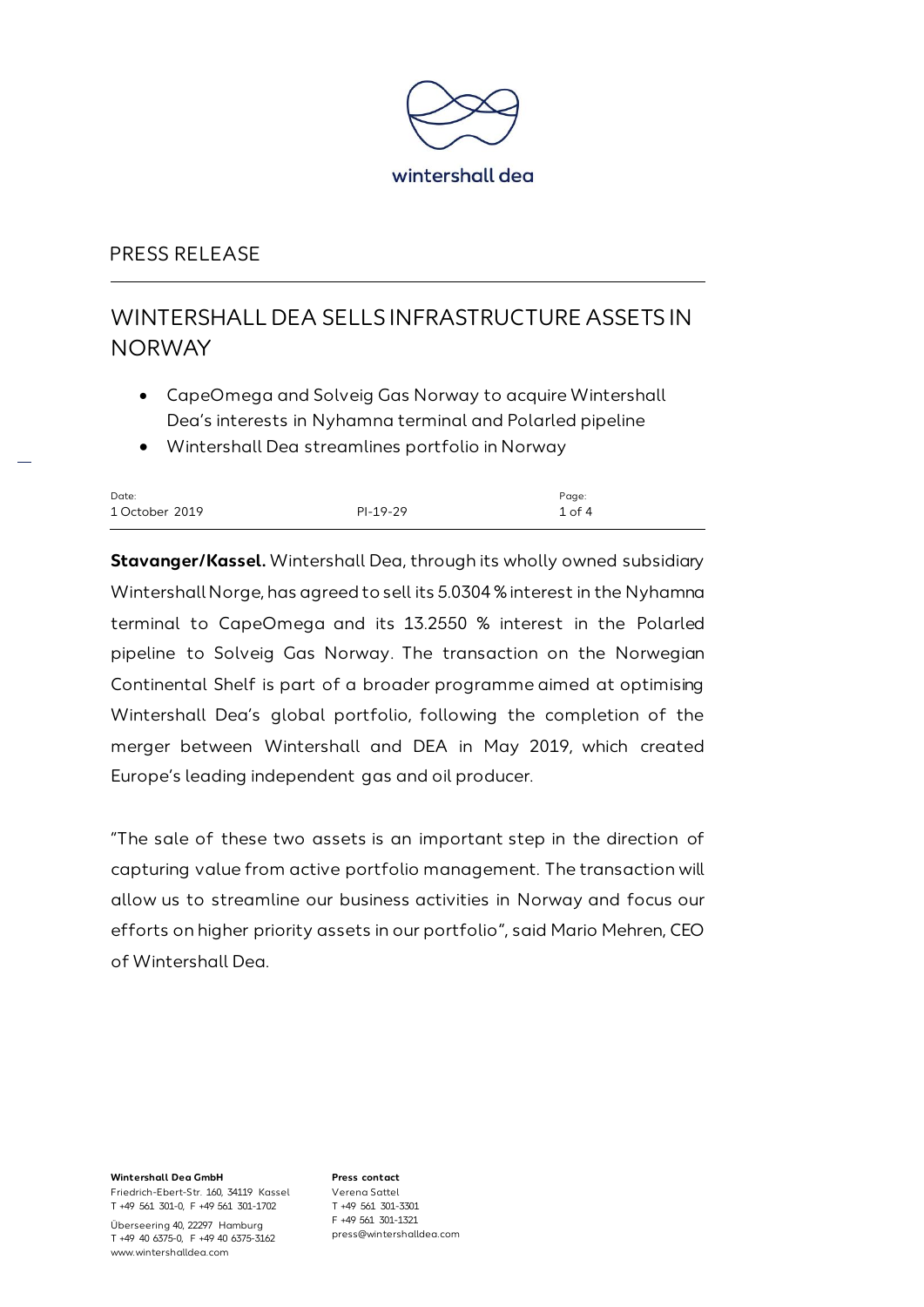

| Date:          |            | Page:    |
|----------------|------------|----------|
| 1 October 2019 | $PI-19-29$ | $2$ of 4 |
|                |            |          |

#### **Focus on upstream activities**

Wintershall Dea is highly committed to Norway, where it holds interests in over 100 licenses. In the year ended 31 December 2018, Norway accounted for 23.8 %(140 mboe/d) of the Group's aggregated production (590 mboe/d).

"Norway will continue to play an important role in Wintershall Dea's international portfolio in the coming years and this transaction is in line with our strategy of focusing on our upstream activities and ambition to capture future growth opportunities on the Norwegian Continental Shelf", said Alv Solheim, Managing Director of Wintershall Dea in Norway.

Next to operating three Norwegian producing fields, the company is also developing its own operated Dvalin and Nova fields, and is a partner in several high-profile projects, such as the Njord re-development, Ærfugl and the Snorre Expansion Project.

The transaction is expected to close by the end of 2019, pending approvals from the Norwegian Ministry of Petroleum and Energy and the Norwegian Ministry of Finance.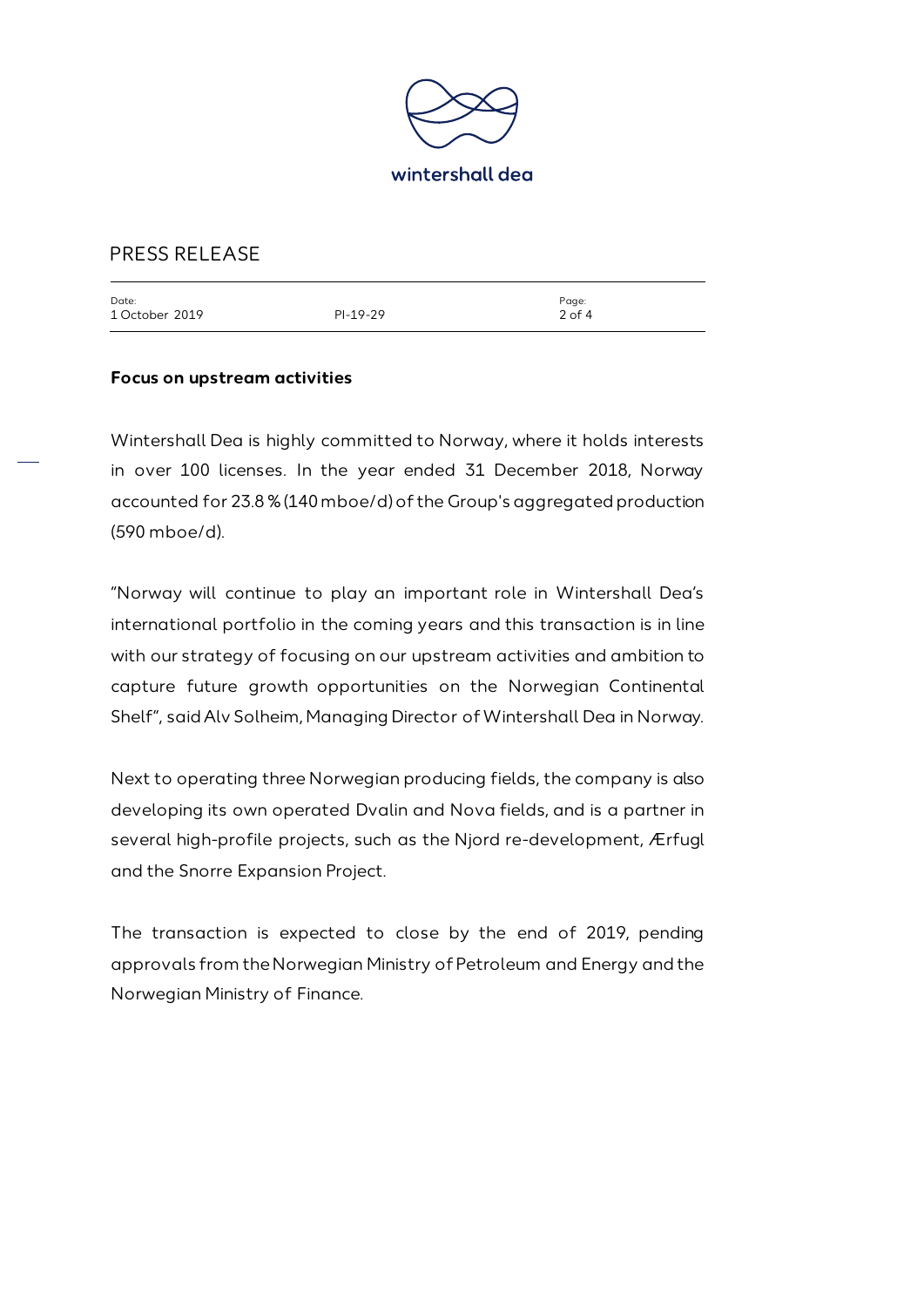

| Date:          |            | Page:    |
|----------------|------------|----------|
| 1 October 2019 | $PI-19-29$ | $3$ of 4 |
|                |            |          |

#### **About Polarled**

Polarled is the first pipeline on the Norwegian continental shelf crossing the Arctic Circle. The pipeline was completed in 2015. It delivers gas to the Nyhamna gas terminal since the fourth quarter of 2018, when the Aasta Hansteen field achieved first production. Polarled is designed for connecting additional future developments in the area. Gassco AS is the operator of the facility.

#### **About Nyhamna**

The Nyhamna terminal is a gas processing and storage facility initially constructed to process gas from the Ormen Lange field. It also receives volumes from the Polarled pipeline since the fourth quarter of 2018. After processing, the gas is transported through the Langeled pipeline to the central North Sea in the UK. Shell is technical service provider and Gassco is the operator of the facility.

#### **About Wintershall Dea**

With the merger of Wintershall Holding GmbH and DEA Deutsche Erdoel AG, two successful companies with a long tradition have formed Europe's leading independent natural gas and oil company: **Wintershall Dea.** The company with German roots and headquarters in Kassel and Hamburg explores for and produces gas and oil in 13 countries worldwide in an efficient and responsible manner. With activities in Europe, Russia, Latin America and the MENA region (Middle East & North Africa), Wintershall Dea has a global upstream portfolio and, with its participation in natural gas transport, is also active in the midstream business.

**Wintershall Dea** stands for more than 120 years of experience as an operator and project partner along the entire E&P value chain. The company employs around 4,000 people worldwide from over 60 nations. The company plans to increase its